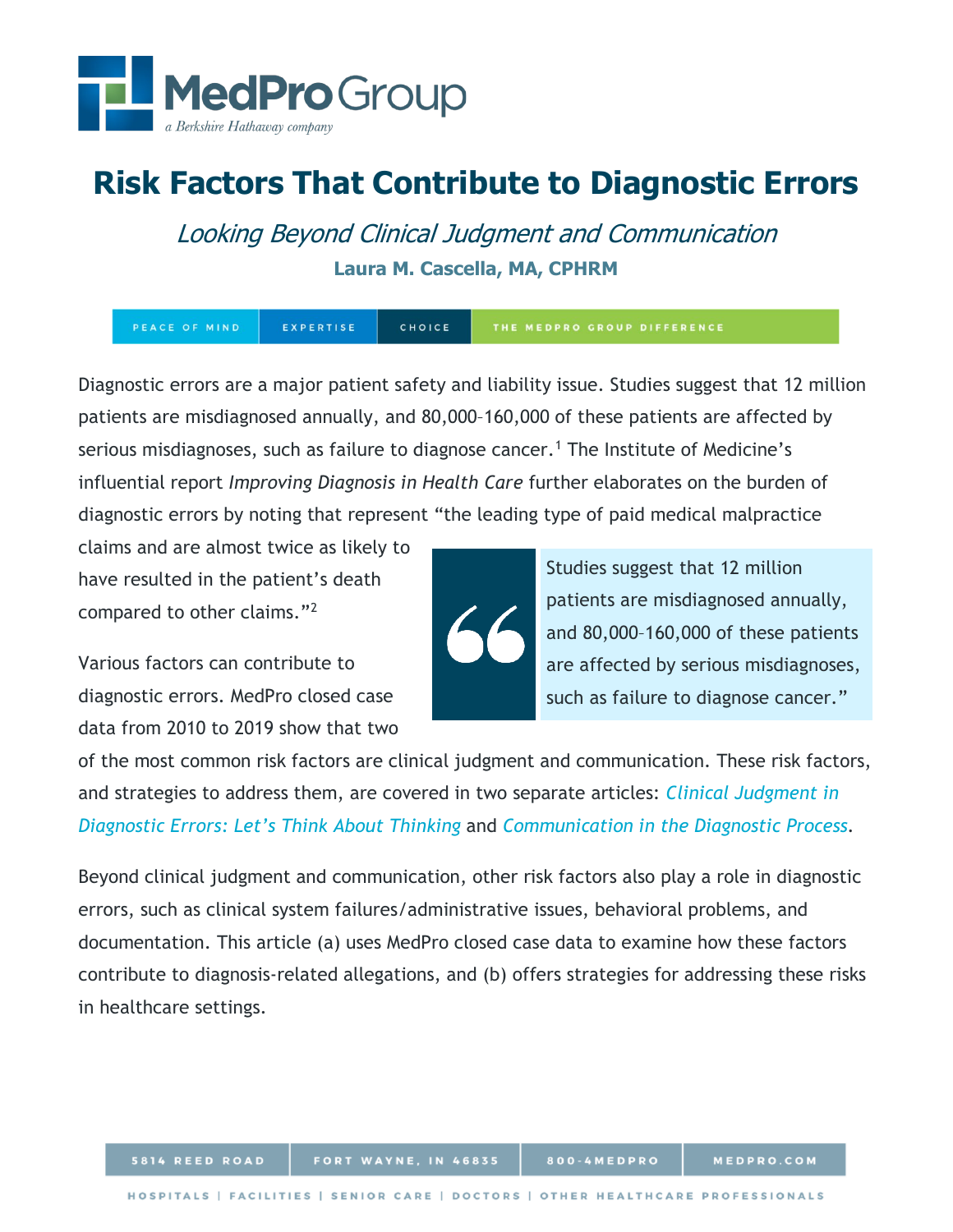# **Clinical System Failures/Administrative Issues**

Clinical system failures and administrative issues are closely aligned in that they both relate to inconsistencies in, or problems associated with, organizational processes.

Clinical system failures involve breakdowns in office systems and procedures, namely tracking and follow-up systems. Problems with these systems can lead to errors and oversights that

might ultimately contribute to diagnostic errors. Examples of possible clinical system problems include:

- Lack of, or inadequate, processes for tracking test results, consults/referrals, and patient follow-up (regarding test results, missed/cancelled appointments, etc.)
- Insufficient maintenance of films from radiology studies
- Delays in, or failure to, receive test results
- Lack of established timeframes for follow-up
- Failure to assign responsibility for follow-up

## **Test Tracking Safeguards**

Does your organization's test tracking system have safeguards to ensure that:

- Ordered tests are scheduled?
- Scheduled tests are completed?
- The organization receives test results?
- The ordering clinician reviews and signs all test results?
- A test reporting form and patient notification process are in place?
- The provider follows up on test results in a specified timeframe?
- Test results are filed in the correct patient record?
- Decisions about care are documented?

MedPro claims data show that the top clinical system issue in diagnosis-related claims is failure or delay in reporting findings. This issue is cited in about half of the claims involving a clinical system failure, calling attention to the need for healthcare organizations to assess their current tracking and follow-up systems to identify and address vulnerabilities.

Technical issues — such as problems with system interfaces, user errors, software or hardware glitches, and technology failures — also can play a role in clinical system failures.

| 5814 REED ROAD | <b>FORT WAYNE, IN 46835</b>                                                     | 800-4MEDPRO | MEDPRO.COM |
|----------------|---------------------------------------------------------------------------------|-------------|------------|
|                | HOSPITALS   FACILITIES   SENIOR CARE   DOCTORS   OTHER HEALTHCARE PROFESSIONALS |             |            |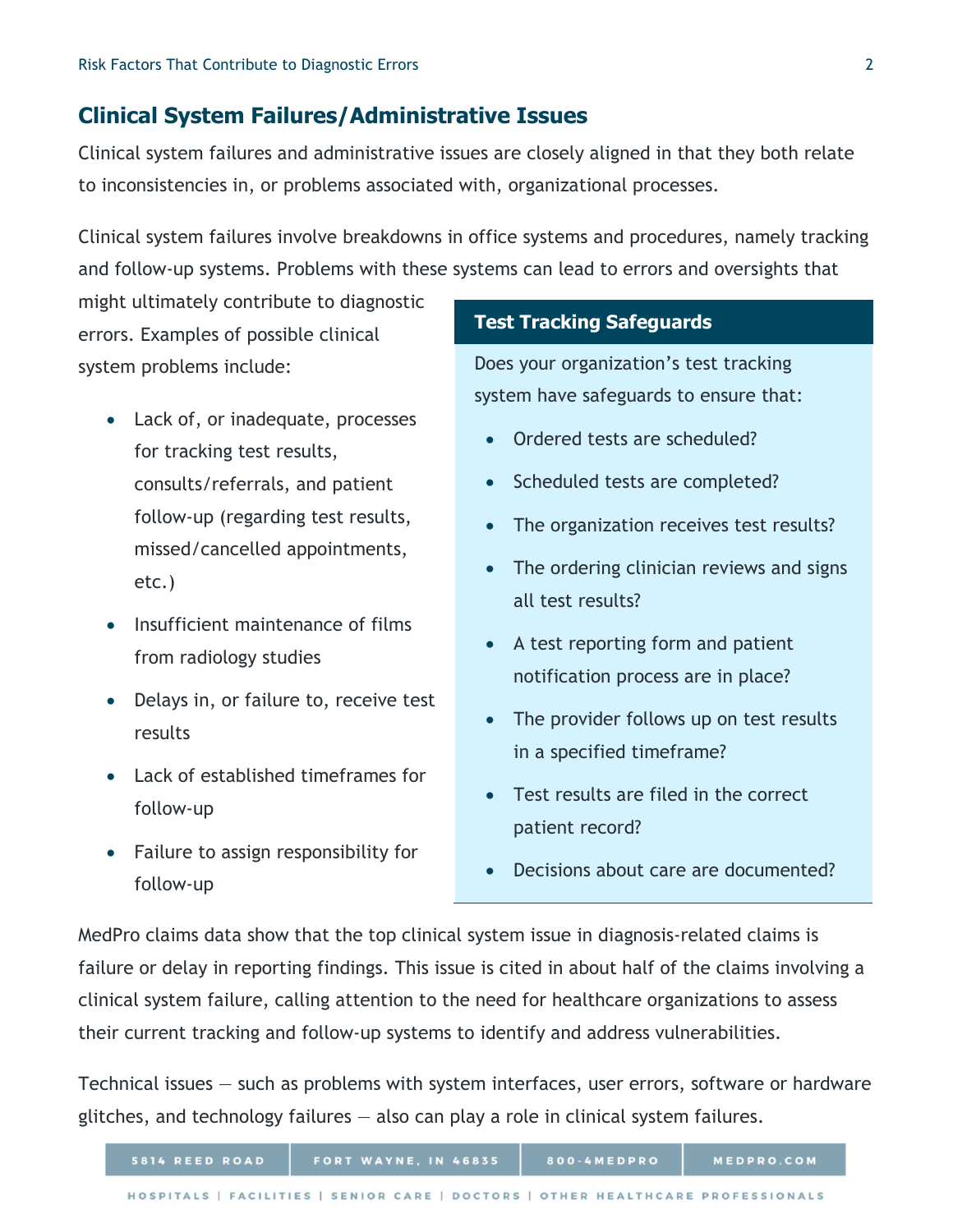Like clinical system failures, administrative issues also are linked to process problems, and they might include lapses related to health records, adverse event reporting, staffing, and policies/procedures. Examples of administrative issues include:

- Failure of providers and staff to adhere to established protocols
- Lack of staff training and education on office systems and processes
- Inadequate supervision of clinical and nonclinical staff
- Failure to verify patient identifiers
- Failure of clinical staff (e.g., a nurse, advanced practice provider, or dental hygienist) to contact a doctor when warranted

Consider the following case, which demonstrates how clinical system failures and administrative issues can cause a delayed diagnosis and patient harm.

#### **Case Study 1: Clinical System Failures/Administrative Issues**

**Overview:** A 44-year-old female patient with a history of cervical dysplasia and breast masses/fibroadenomas was being monitored by her long-time OB/GYN doctor. Per her doctor's order, the patient had a breast ultrasound in the office. The images were sent to an imaging center for analysis.

The imaging center promptly reported the results as suspicious for malignancy and recommended a biopsy. Unfortunately, staff at the OB/GYN practice did not follow the appropriate protocol for notifying the doctor of the patient's results. Thus, the doctor did not review the report, and the report was not filed in the patient's health record.

The patient had an appointment for a mammogram approximately 2 weeks after the ultrasound, but she cancelled the appointment. Subsequently, she made and cancelled two more appointments within a 3-month timeframe. The patient finally returned to the office 10 months after the ultrasound. At that time, her left breast was red and very firm. A biopsy confirmed invasive ductal carcinoma with lymph node metastases. Although she underwent aggressive treatment, her prognosis was not promising.

800-4MEDPRO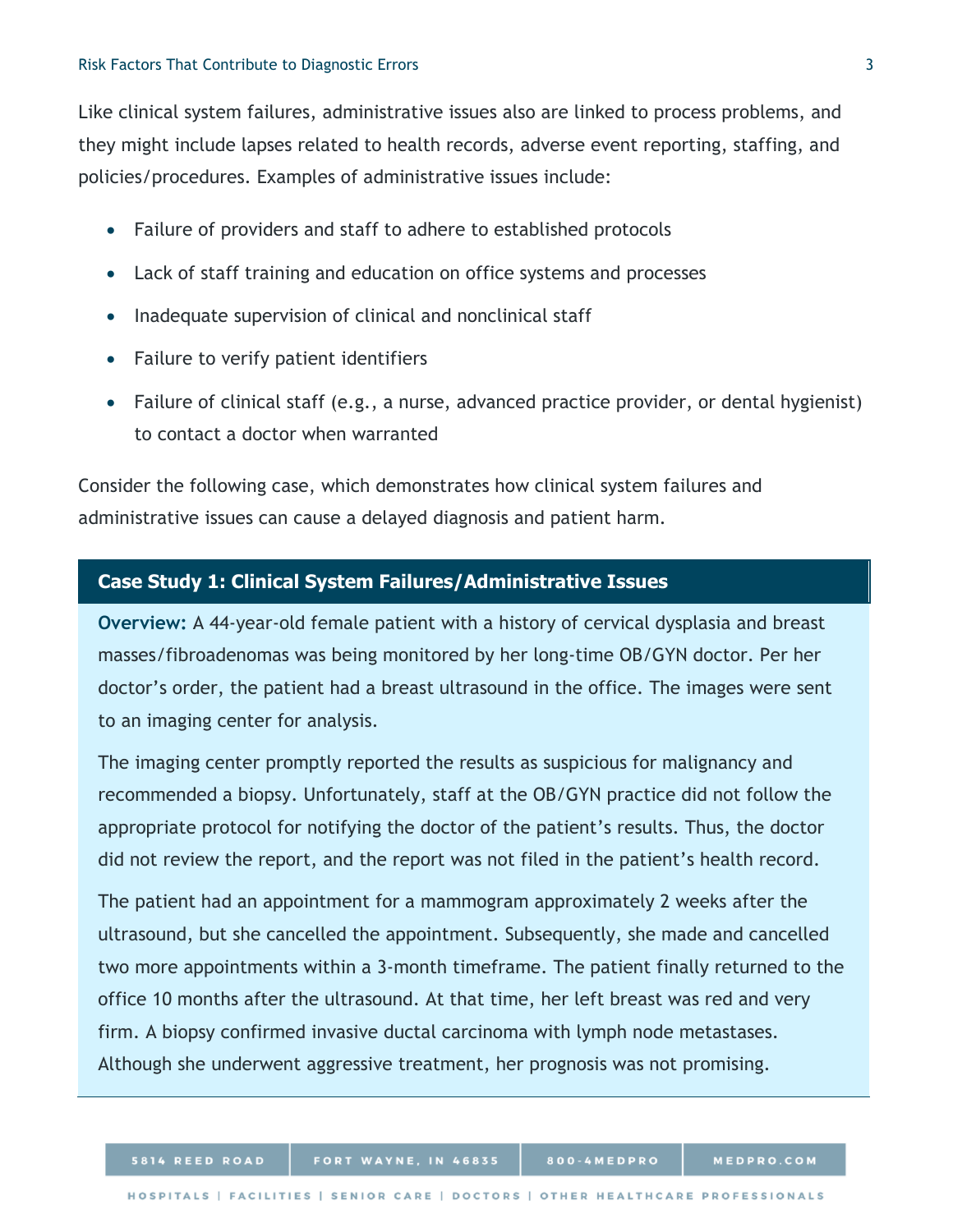## **Case Study 1: Clinical System Failures/Administrative Issues (continued)**

**Discussion:** Several missteps occurred in this case, the first of which was administrative. The staff members at the OB/GYN clinic did not follow the appropriate protocol for managing the information they received from the imaging center. This set in motion a domino effect, in which the results were not appropriately reviewed or filed. Because of the improper protocol, the patient wasn't notified of the findings and wasn't aware of the severity of her situation.

Further complicating the matter was the practice's "no news is good news" approach to test results. The doctor had not actively involved the patient in the diagnostic process by asking her to follow up if she didn't receive her results within a specified timeframe. Better patient involvement strategies might have triggered the patient to contact the practice when she didn't hear from any staff member — thereby incorporating an additional safeguard into the process.

Finally, the practice did not have a well-established policy for following up with patients who missed or cancelled appointments. Thus, when the patient scheduled and cancelled three more appointments, she received no communication that stressed the importance of returning for additional testing and care.

## **Clinical System/Administrative Risk Tips**

The following strategies can help healthcare providers address clinical system and administrative risk factors that could potentially contribute to diagnostic errors:

- Evaluate organizational processes for test tracking, patient follow-up, and referrals/consults. The identification of any gaps in these processes should prompt proactive measures to implement safeguards.
- Establish appropriate timeframes for following up with patients about test results, lab work, missed/cancelled appointments, etc. Develop a mechanism that will trigger the immediate reporting and follow-up of critical test results.
- Delegate responsibility for follow-up activities.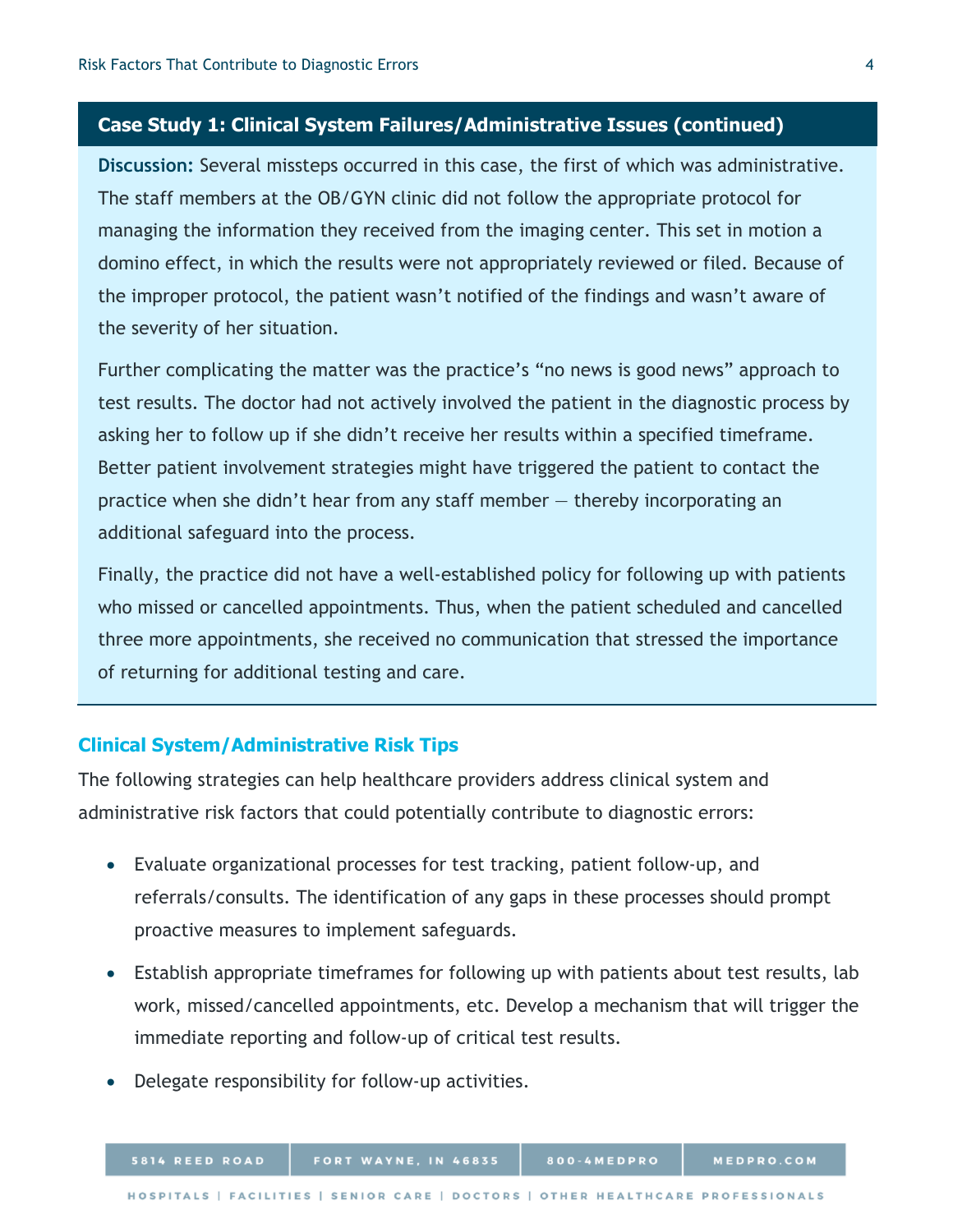- Verify patient identifiers (e.g., patient name, record number, birth date) as part of information management processes.
- Ensure that staff and provider training is consistent with roles and responsibilities, and ensure that appropriate training on new or upgraded systems is conducted.
- Emphasize the importance of adhering to test and referral/consult tracking processes.
- Evaluate staff and provider competency with clinical systems and ensure appropriate supervision.
- Include a review of clinical systems and administrative functions as part of your practice's quality improvement initiatives.

# **Behavioral Issues**

Patient and provider/staff behavior can influence the dynamic of healthcare encounters and contribute to diagnostic errors and malpractice allegations. Generally, behavioral issues can occur with patients or with members of the healthcare team. However, analysis of diagnosisrelated claims reveals that the vast majority of behavioral issues are associated with patients.

Problematic patient behavior can erode the provider–patient relationship and increase liability risks. Within diagnosis-related claims, three categories related to patient behavior rise to the top, as shown in Figure 1.



## **Figure 1. Top Patient Behavioral Issues in Diagnosis-Related Claims**

**Source:** MedPro Group closed diagnosis-related cases, 2010–2019.

| 5814 REED ROAD | <b>FORT WAYNE, IN 46835</b>                                                     | 800-4MEDPRO | MEDPRO.COM |
|----------------|---------------------------------------------------------------------------------|-------------|------------|
|                | HOSPITALS   FACILITIES   SENIOR CARE   DOCTORS   OTHER HEALTHCARE PROFESSIONALS |             |            |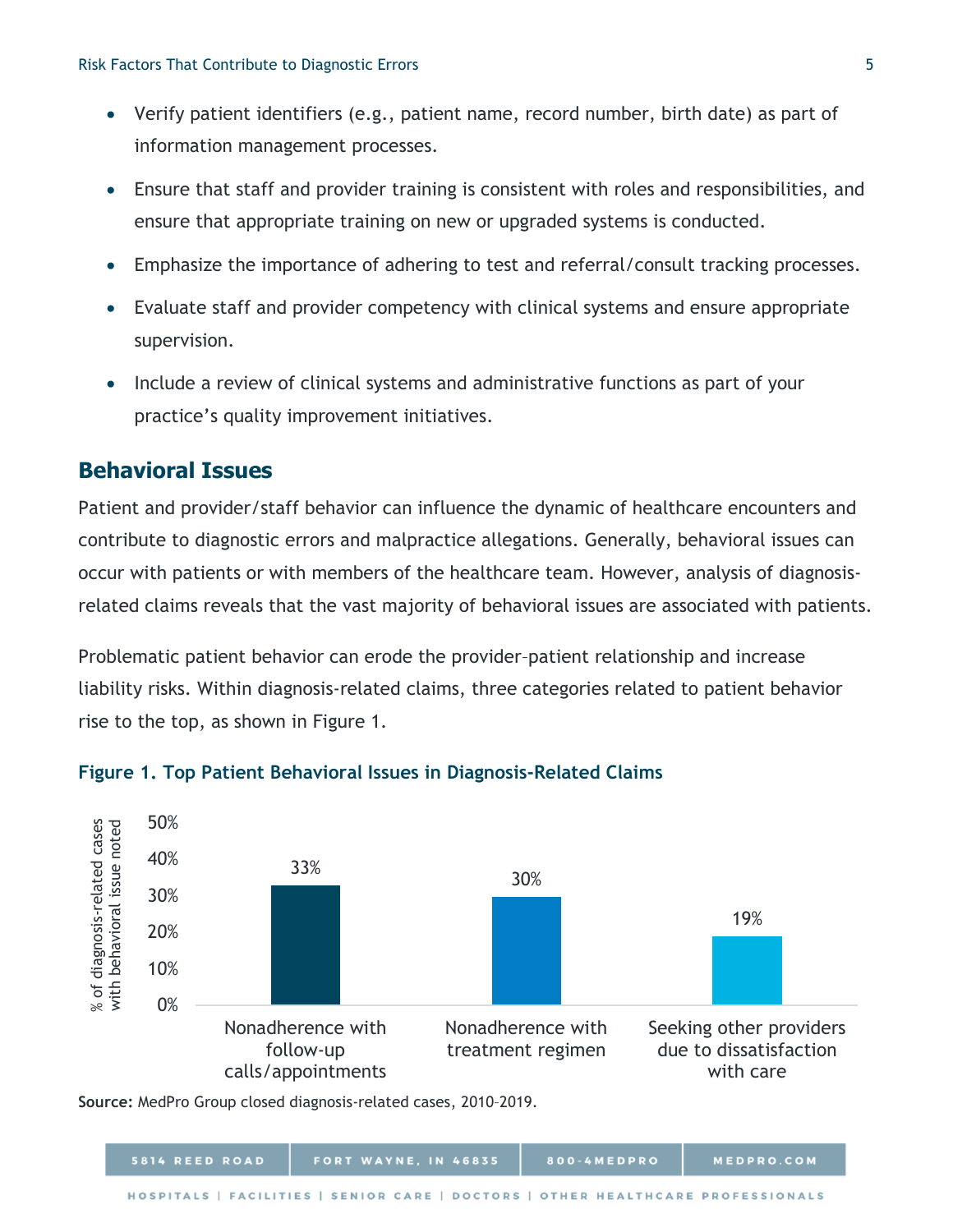Patient nonadherence with follow-up calls/appointments is the most prevalent behavioral issue, and it can contribute to poor outcomes. Consider the following scenario.

### **Case Study 2: Patient Behavioral Issues**

**Overview:** A 72-year-old female with a history of Type 1 diabetes mellitus presented to her doctor with complaints of swelling in her right groin area. Five days earlier, the patient had self-inserted a needle into the area to drain it. The area was noted as red and warm, with a tender, grape-sized abscess.

The doctor incised the abscess, placed a small rubber drain, and obtained a culture (which was negative). He prescribed an oral antibiotic and advised the patient that additional surgery to fully open and drain the abscess was recommended. However, the doctor did not document this discussion in the patient's health record, and he did not initiate a formal consultation with a surgeon.

The patient decided to forego the additional surgery, but returned to the doctor's office 4 days later. At that time, the doctor readjusted the drain. He noted that the area was still red and swollen; a second culture was negative (although it was later alleged that the culture was not deep enough). The doctor again advised the patient that further surgical drainage was needed, but he again failed to document the advice.

Two days after the patient's second appointment, she was admitted to the hospital and diagnosed with right leg necrotizing fasciitis. She required an amputation of the right leg at the hip, and she underwent debridement multiple times and suffered extensive tissue loss.

**Discussion:** Although a number of missteps in this case can be attributed to the provider — such as inadequate patient assessment, failure to obtain a consult, and insufficient documentation — the patient's nonadherence to the doctor's recommendation for additional surgery very likely contributed to her poor outcome. Further, as this case and the next case illustrate, behavioral issues are closely related to other areas of risk, and these issues can compound to produce more serious outcomes.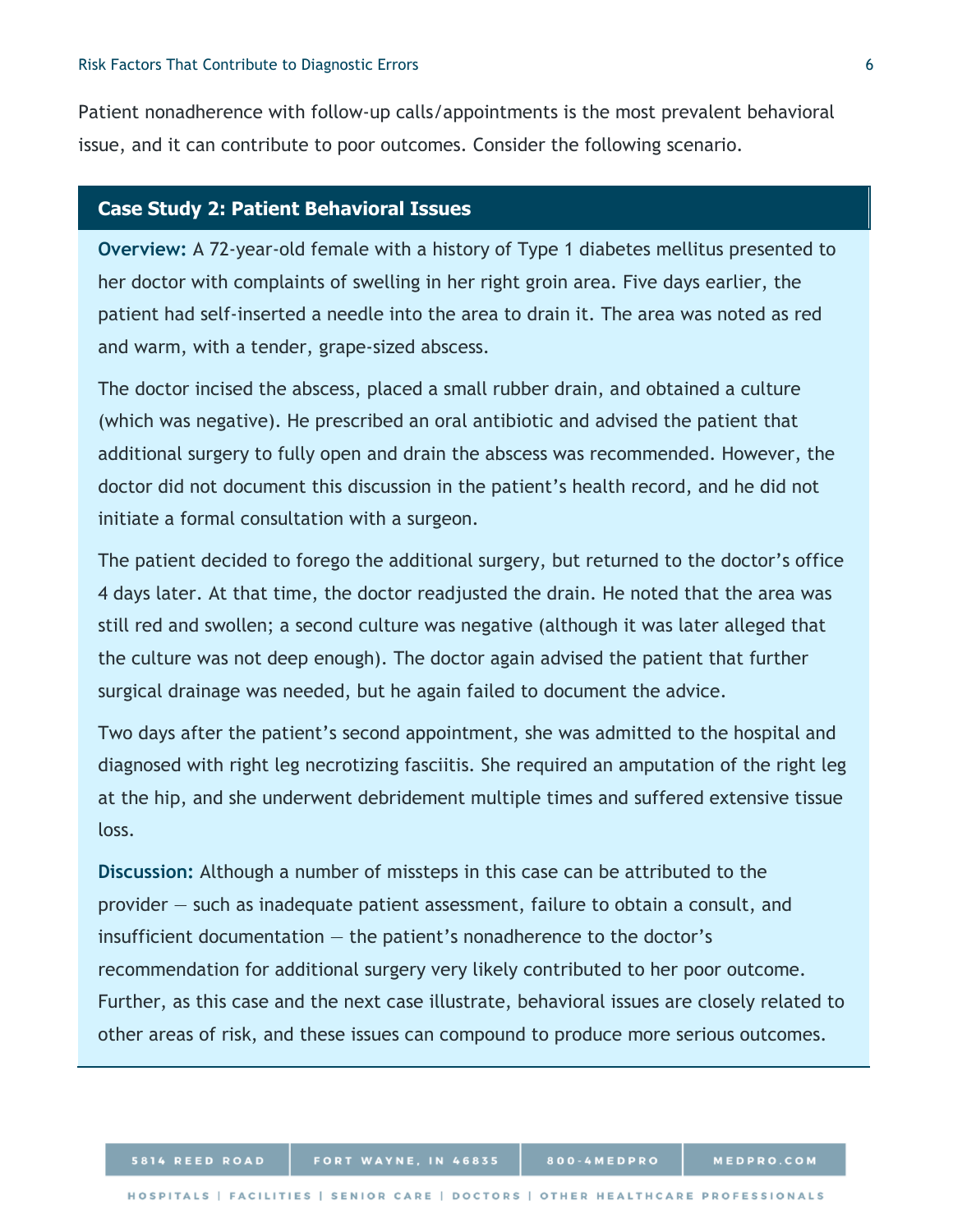Nonadherence and other problematic patient behaviors — such as unrealistic demands and expectations, hostility, rudeness, disruptive actions, etc. — might not always be obvious from the outset; however, some red flags for behavioral issues may include patients who:

- Have undiagnosed or untreated psychiatric disorders
- Have substance use/abuse issues
- Are "frequent flyers" with a history of multiple diagnostic tests
- Exhibit rude, unpleasant, threatening, or aggressive behaviors that might potentially escalate over time into violence
- Display needy or manipulative tendencies (e.g., threats of complaints or lawsuits)
- Have repetitive and/or varying complaints without clear clinical significance
- Make frequent requests for refunds or waivers of fees

Although behavioral issues can be difficult to address due to their sensitive nature, healthcare providers and staff members can work to effectively manage patient behavior by setting clear expectations and boundaries, establishing limitations, and thoroughly documenting patient nonadherence and disruptive incidents.

## **Behavior-Related Risk Tips**

The following strategies can help healthcare providers address behavioral issues that could potentially contribute to diagnostic errors:

- Establish a policy defining the basic rights and responsibilities of each patient. This policy provides a foundation on which to build an effective provider–patient relationship. Display this information and make it available to all patients.
- During each patient encounter, emphasize the importance of following the prescribed treatment regimen, even if symptoms subside. Explain the possible consequences of not following the agreed-upon treatment plan.

800-4MEDPRO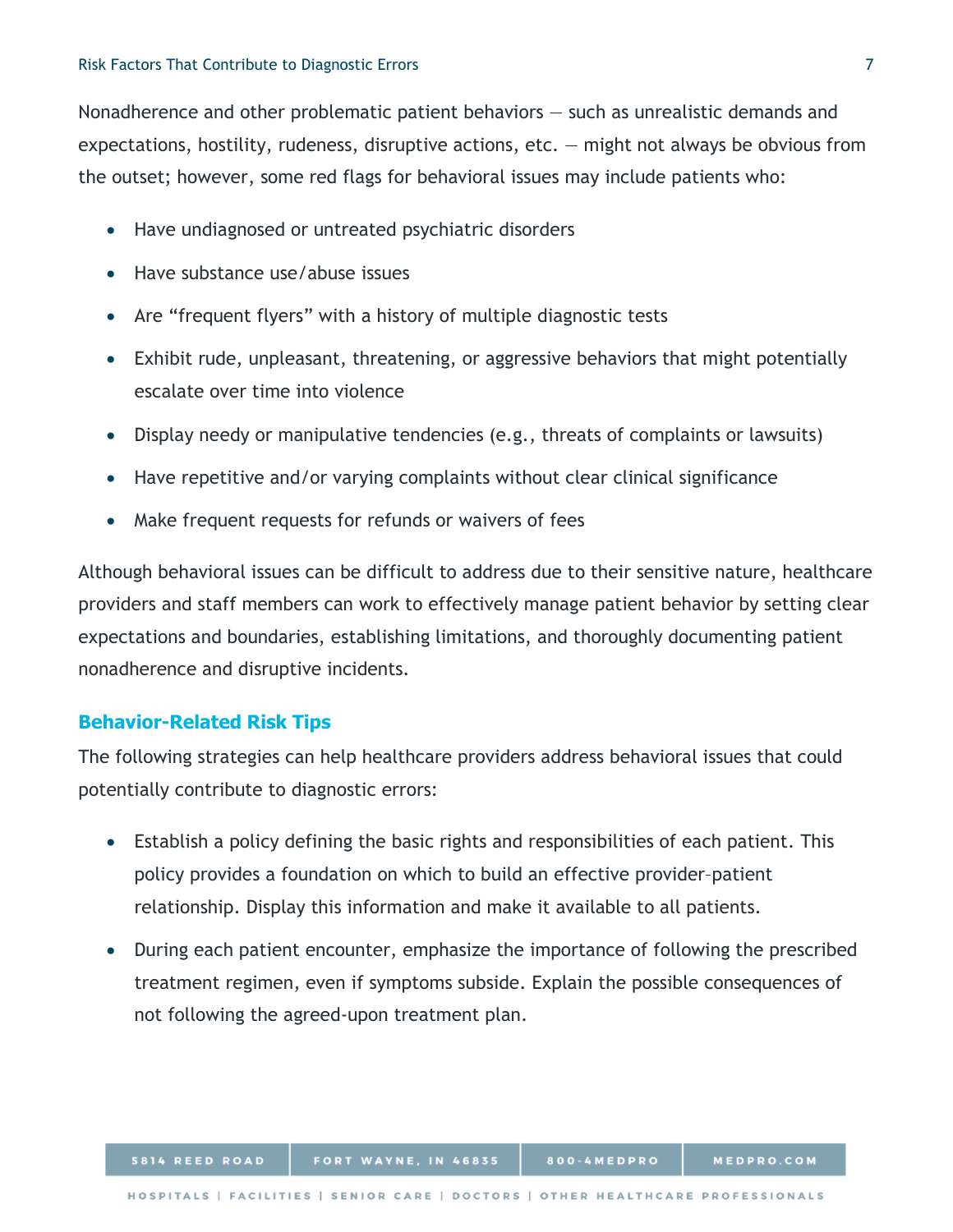- Consider patients' lifestyles and medication costs when prescribing. A variety of situational, geographic, economic, and cultural issues can contribute to issues of nonadherence.
- If a patient has financial, physical, or emotional limitations that lead to nonadherence, determine whether any community services are available to assist the patient and potentially improve adherence.
- With the patients' permission, include family members/significant others in education about the importance of following treatment plans. These individuals might help reinforce the importance of sticking with the treatment regimen.
- Address [cultural](https://www.medpro.com/cultural-competence-health-literacy) or [health literacy](https://www.medpro.com/documents/10502/2899801/Checklist_Patient+Comprehension.pdf) issues that might manifest as inappropriate behaviors because patients are confused, frustrated, or feel disrespected. Patients from all backgrounds might have limited health literacy, which can lead to nonadherence.
- Use a technique, such as [teach-back,](https://www.ahrq.gov/health-literacy/improve/precautions/tool5.html) to ensure that patients fully understand the information and instructions provided.
- Provide patients with education about their treatment plans both verbally and in writing, especially if the patient has serious health problems.
- If a patient is missing appointments, try to determine the reason. Consider transportation, family care, or financial issues that may prevent the patient from keeping appointments.
- After several missed appointments, consider sending the patient a letter stressing the importance of keeping the appointments and adhering to the treatment plan.
- Document missed or cancelled appointments by noting either "patient no-show" or "cancelled" in the patient's record. If possible, note the reason for a cancellation  $$ e.g., "no transportation" or "child care issues."
- Do not delete original appointment entries, as the appointment log may become a valuable tool if you have to demonstrate a patient's continued nonadherence with appointments.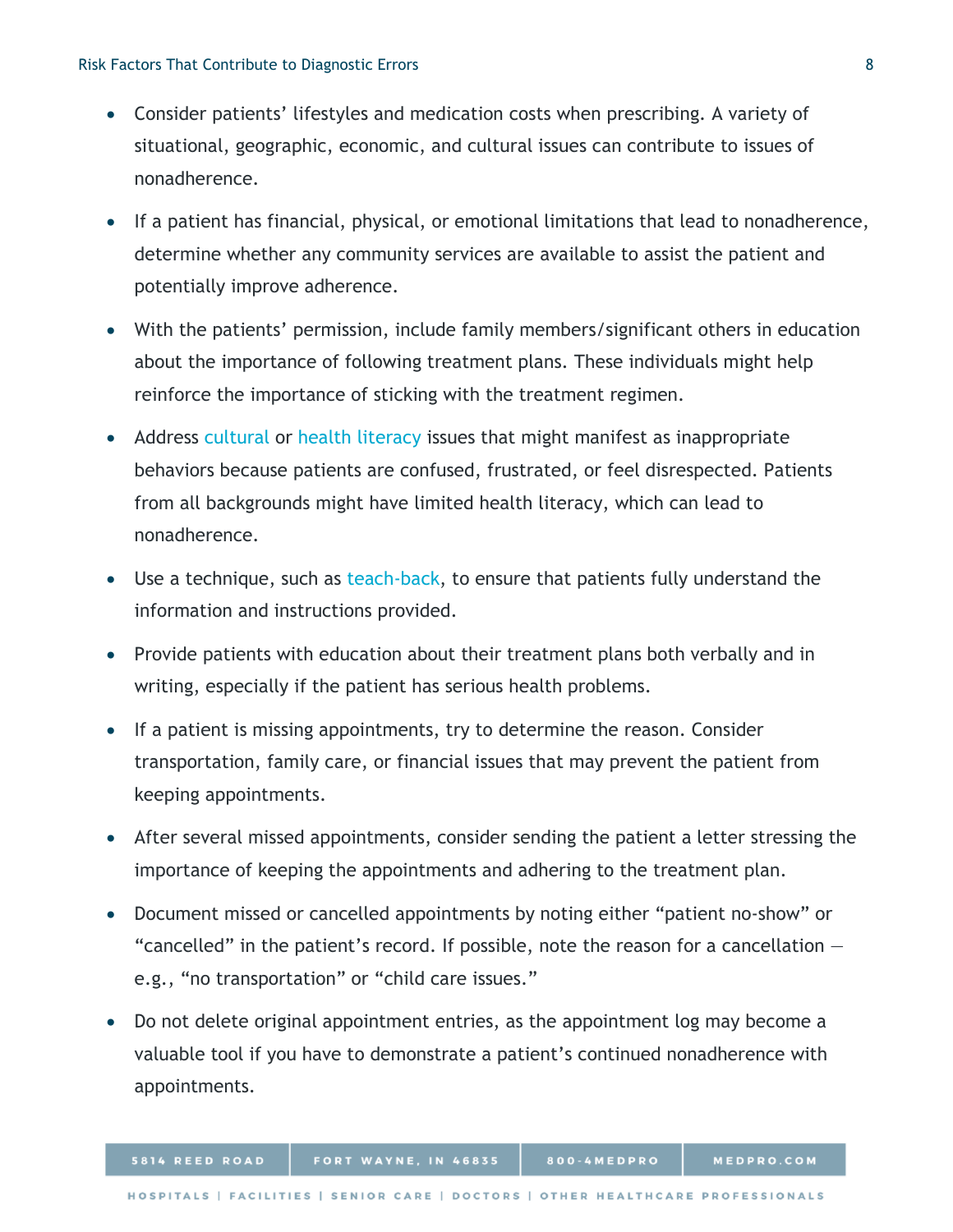- Document a description of all clinical nonadherence, as well any education provided to the patient and/or family regarding the consequences of not following the treatment regimen. When documenting nonadherence, use subjective statements from the patient and/or family and objective information obtained through patient encounters.
- Avoid disparaging remarks or editorializing when documenting information related to patients' nonadherent behaviors.
- Consider using [patient agreements](https://www.medpro.com/documents/10502/2837997/Guideline_Patient+Agreements+in+Clinical+Practice.pdf) to address problematic patient behaviors in an effort to preserve the provider–patient relationship (or to support the process of terminating the provider–patient relationship).

For more information, see MedPro's *[Managing Nonadherent Patients](https://www.medpro.com/documents/10502/2837997/Guideline_Managing+Nonadherent+Patients.pdf)* guideline*.*

## **Documentation**

Accurate, thorough documentation is an essential component of high-quality patient care, and it is crucial in the defense of malpractice cases. Yet, claims data show that documentation issues are consistently in the top five risk factors associated with diagnosis-related cases. These issues generally fall into three categories: insufficient/lack of documentation, content decisions, and mechanics (Figure 2).



#### **Figure 2. Types of Documentation Issues in Diagnosis-Related Claims**

**Source:** MedPro Group closed diagnosis-related cases, 2010–2019. **Note:** Totals exceed 100 percent because generally more than one factor is associated with each case.

| 5814 REED ROAD | FORT WAYNE, IN 46835                                                            | 800-4MEDPRO | MEDPRO.COM |
|----------------|---------------------------------------------------------------------------------|-------------|------------|
|                | HOSPITALS   FACILITIES   SENIOR CARE   DOCTORS   OTHER HEALTHCARE PROFESSIONALS |             |            |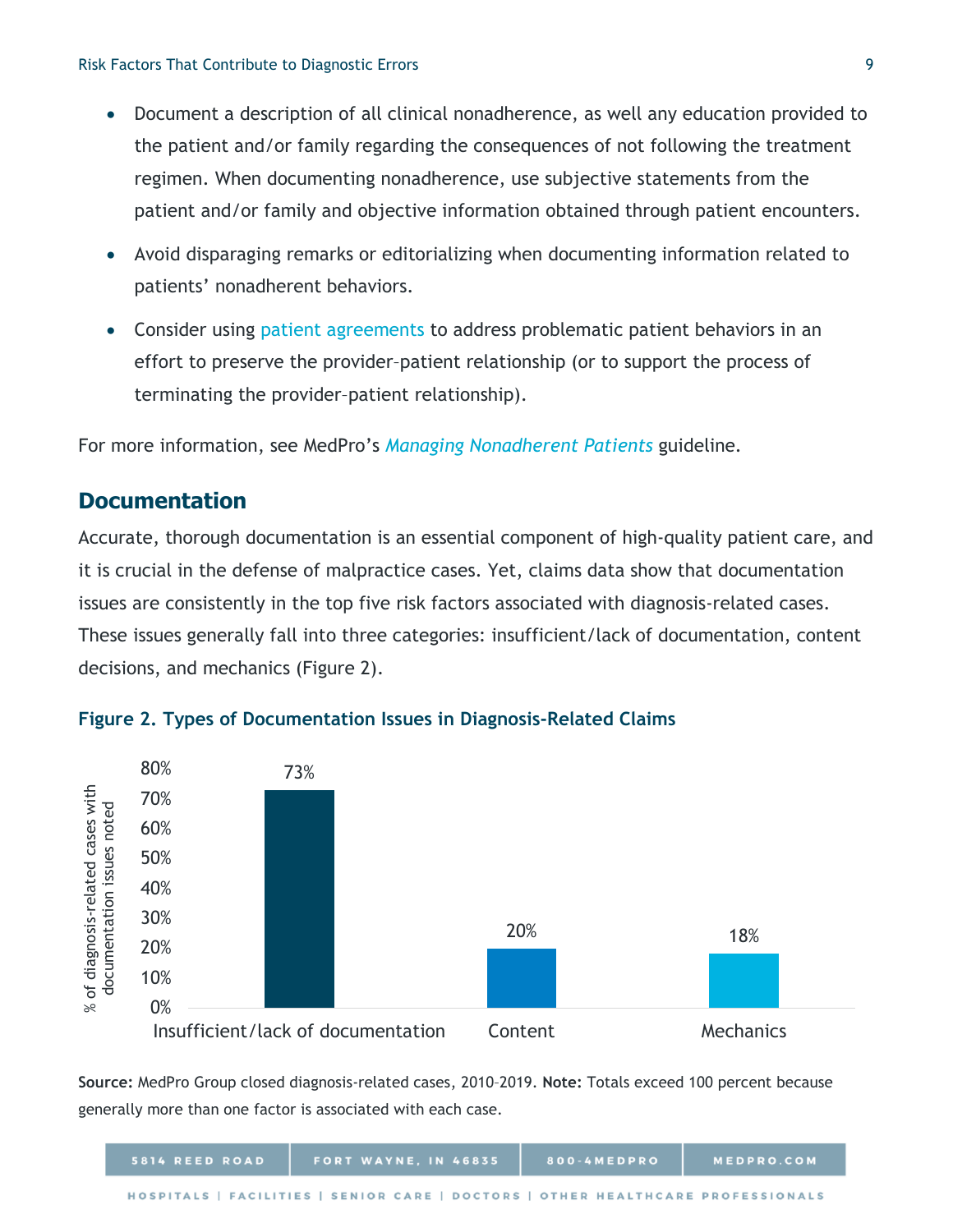#### **Insufficient Documentation**

Among the categories represented in Figure 2, insufficient documentation dominates. Examples of situations that can lead to documentation deficits include:

- Failure to document attempts to follow up with a patient about care or test results.
- Failure of the healthcare provider to document involvement in a patient's care.
- Missing documentation in the patient's health record (e.g., patient problem list, test results, consultations, referrals, signatures indicating review, or medication lists).
- Failure to document adequate details about the patient encounter. This lack of details can be especially problematic in electronic health records (EHRs) because of reliance on form fields and check boxes.

Consider the following case in which insufficient documentation compounds issues associated with other contributing factors, such as clinical judgment and patient behavior.

## **Case Study 3: Insufficient Documentation**

**Overview:** The patient was a 65-year-old female who had been seeing her dentist, Dr. M, for 20 years. She had an extreme build-up of plaque and calculus, deteriorating teeth, and bleeding gums. The patient was consistently nonadherent to her home oral hygiene instructions. She also would go for long periods between dental appointments sometimes up to 3 years.

Dr. M advised the patient that she had bone loss and tooth mobility, and he recommended that she consult with a periodontist. The dentist also advised the patient to come in for dental visits every 3 months. The patient insisted on only having yearly visits, and she did not follow through on seeing the periodontist.

Eventually, the patient required a full mouth extraction and extensive specialized care. She then filed a lawsuit against Dr. M alleging delay in diagnosis and failure to treat.

**Discussion:** Although the patient's nonadherence to her treatment plan and dental appointments played a significant role in her poor dental health, insufficient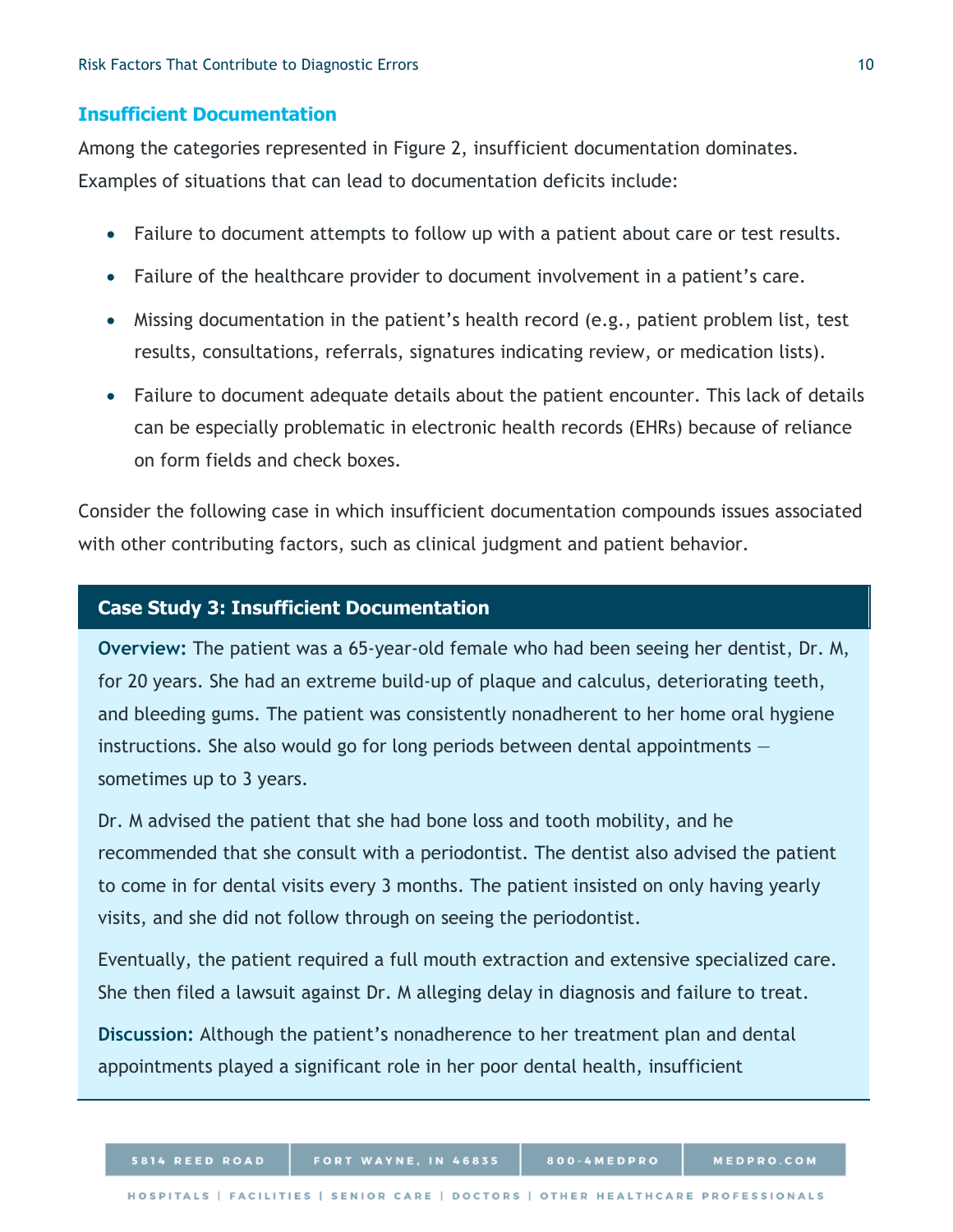## **Case Study 3: Insufficient Documentation (continued)**

documentation complicated matters in this case. Despite the fact that the patient had been seeing Dr. M for two decades, documentation in her health record was very sparse.

Dr. M did not document the patient's general nonadherence to her oral hygiene plan, her inconsistency in presenting for routine care, or any attempts to contact her for follow-up appointments. Additionally, Dr. M failed to document his recommendation that the patient consult with a periodontist. As a result of the incomplete patient record and insufficient documentation, this case presented significant challenges for the defense and resulted in a settlement.

## **Content Decisions and Mechanics**

The other two categories under documentation  $-$  content decisions and mechanics  $-$  refer to a range of issues. Content-related concerns include problems such as:

- Altered documentation (which might suggest an attempt to cover up mistakes)
- Opinions stated as medical facts
- Inappropriate comments or speculation (e.g., subjective vs. objective information)
- The proliferation of inaccurate information as a result of the copy/paste function in EHRs
- General inconsistencies in documentation patterns across records

The mechanics category refers to inaccurate documentation within a factual setting. Examples include:

- Inaccuracies in transcribing or writing orders
- Illegibility (including the use of nonstandard abbreviations, shorthand, or "text talk")
- Delays in documenting
- Failure to use an appropriate method for correcting documentation errors and making amendments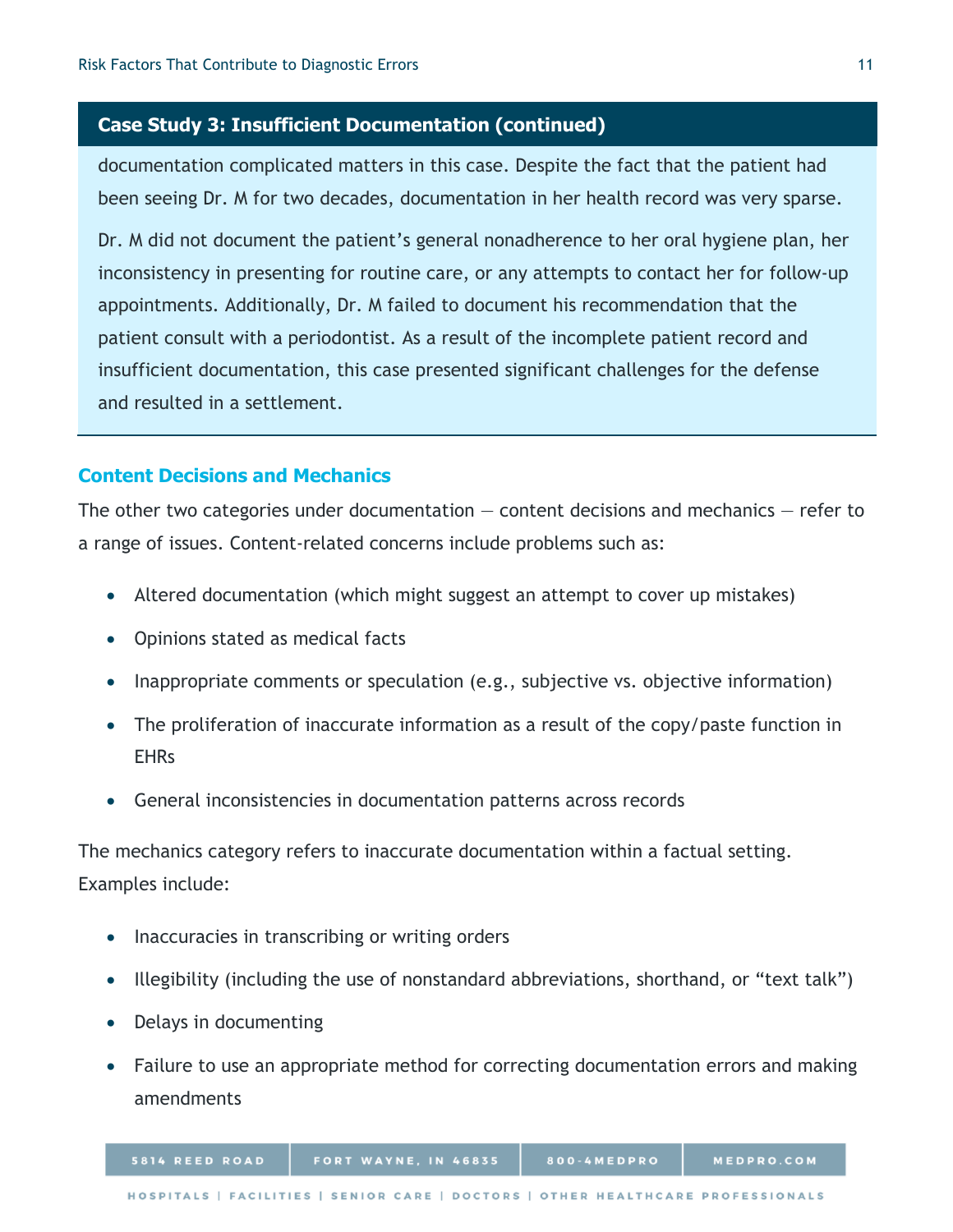## **Documentation Risk Tips**

The following strategies can help healthcare providers address documentation risk factors that could potentially contribute to diagnostic errors:

- Ensure your organization's documentation policies require providers to document:
	- Sufficient details related to the patient's history and physical exam. This documentation will help support continuity of care and comparison of findings from previous visits.
	- Patient adherence, including missed and cancelled appointments and attempts to follow up with the patient. Providers should be careful to remain objective in their documentation and avoid editorializing.
	- Treatment plan changes, such as receipt of diagnostic results, follow-up with the patient, patient response, and phone conversations (including after-hours calls).
	- Consultations and referrals, including conversations with the consulting provider, agreed-upon consulting arrangements, and receipt and review of consultative reports.
	- Patient education, including written and verbal advice, recommendations, and educational materials  $-$  as well as tactics to gauge patient understanding of the information (e.g., use of the teach-back method).
- Establish appropriate timeframes for completion of documentation following patient encounters, and monitor to ensure compliance.
- Consider whether documentation supports clinical judgment and decision-making, and whether it clearly identifies how a particular diagnosis was determined.
- Do not include incident reports or criticism of other providers in patient records. Root cause analysis of errors and near-misses should be documented as part of the practice's risk management and quality improvement efforts.
- Understand and educate staff about the appropriate methods for [correcting or](https://www.medpro.com/EHR-amendments)  [amending documentation.](https://www.medpro.com/EHR-amendments)